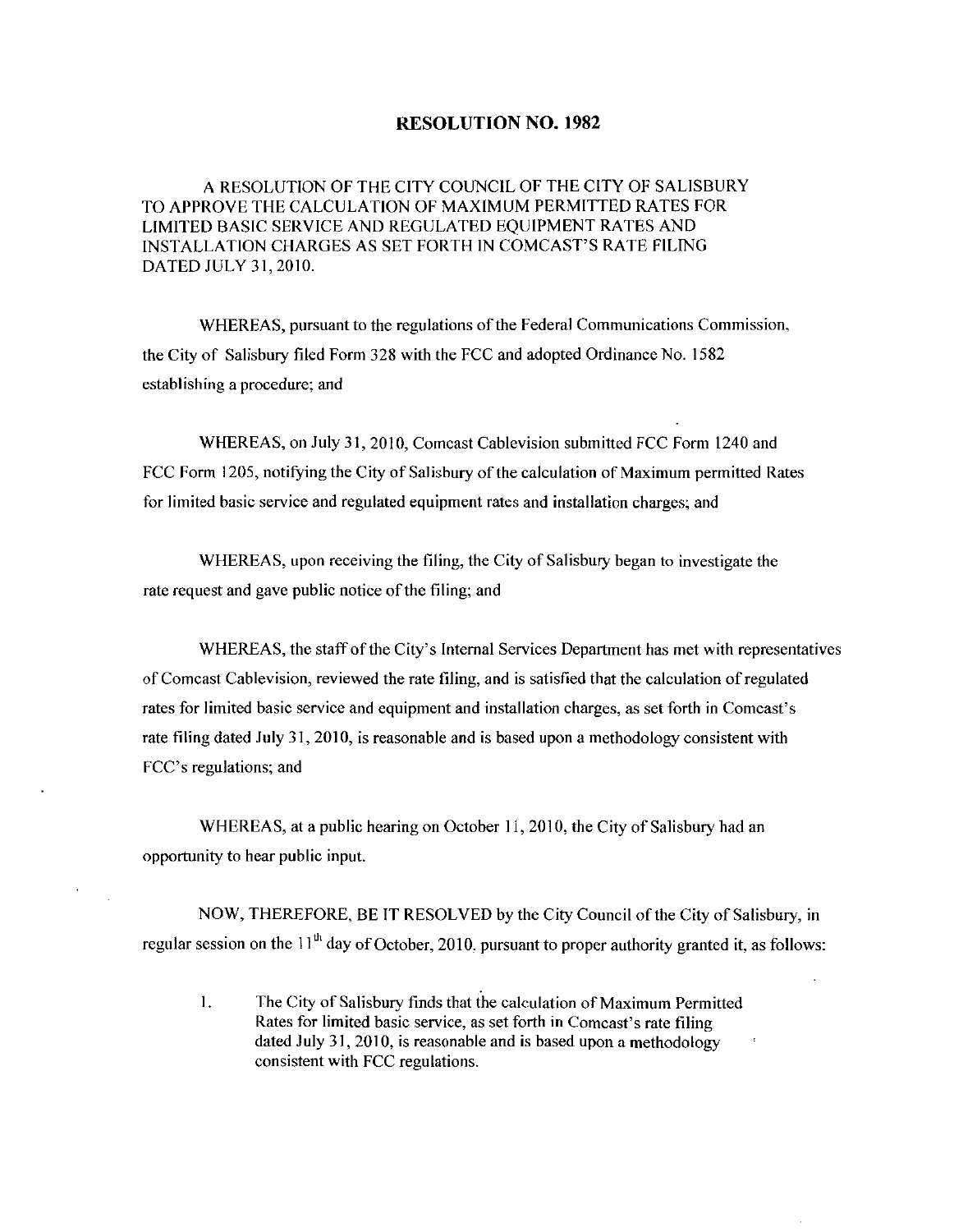- 2. The City of Salisbury finds that the calculation of regulated rates for equipment and installation charges, as set forth in Comcast's rate filing dated July 31, 2010, is reasonable and is based upon a methodology consistent with FCC regulations
- 3. The City of Salisbury finds that this Order is supported by the record before it, including comments received.

The above RESOLUTION was introduced and read and passed at the regular meeting of the City Council of the City of Salisbury held on this  $11<sup>th</sup>$  day of October, 2010.

ATTEST

Brenda L. Colegro<br>City Clerk

 $\sqrt{t}$ Louise Smith

President of the City Council of the City of Salisbury

Approved by me this

 $14^{4\omega}$  day of  $Octabev$ , 2010

James reton, Jr.

Mayor of the City of Salisbury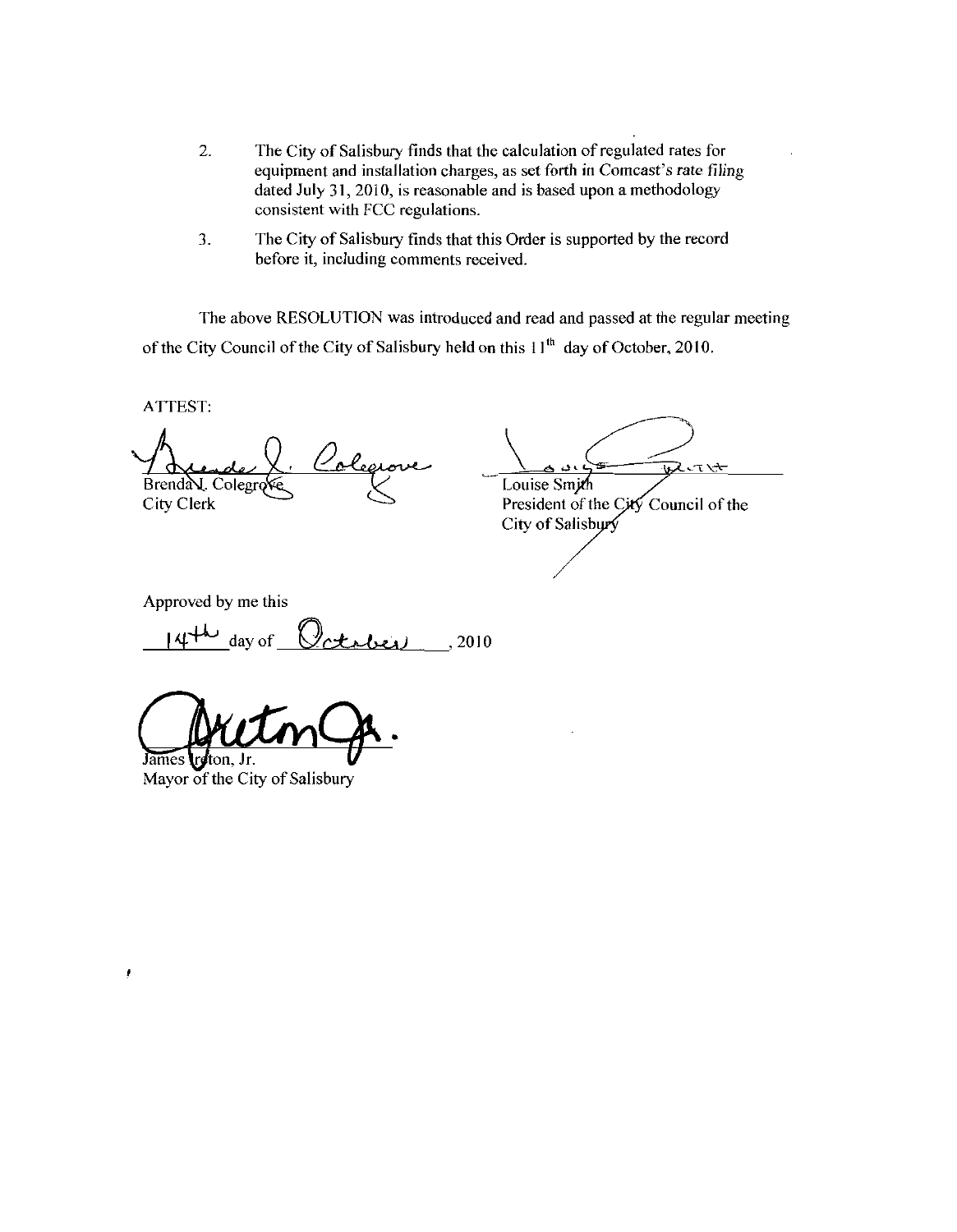# **City of Salisbury**



To: John R. Pick, City Administrator

**From:** Pamela B. Oland, Director of Internal Services  $\frac{1}{2}$ 

Date: September 29, 2010

Re: Comcast Rate Filing

The City of Salisbury received from Comcast Cable-Easton Division, Forms 1240 and 1205 which calculate the maximum permitted rate for Limited Basic Service and maximum permitted rates for equipment and installation of service, based on FCC regulations. The Department of Internal Services staff has discussed these documents with Joseph Lance, Senior Director Regulatory/Compliance, and is satisfied that the calculations of the regulated rates are reasonable and consistent with FCC regulations

As calculated in Form 1240, the Maximum Permitted Rate for Limited Basic Service for this As calculated in Form 1240, the Maximum Permitted Rate for Limited Basic Service for this<br>term period is calculated at \$15.42. This is a decrease of \$1.41 from the prior year maximum<br>permitted rate of \$16.83. It should be term period is calculated at \$15.42. This is a decrease of \$1.41 from the prior year maximum<br>permitted rate of \$16.83. It should be noted that the current rate for Limited Basic Service is<br>\$46.50 and Compact basis indicate permitted rate of \$16.83. It should be noted that the current rate for Limited Basic Service is<br>\$16.50 and Comcast have indicated they intend to decrease the rate for Limited Basic Service<br>................................. .<br>\$16.50 and<br>to \$15.40.

As calculated in Form 1205, the attached 2010 Installation and Equipment Rates have been established for the current term period. The noted rate increases and decreases identified in the Operator Selected Rate column will go into effect November 1, 2010.

If you have any questions, please let me know. Thank you.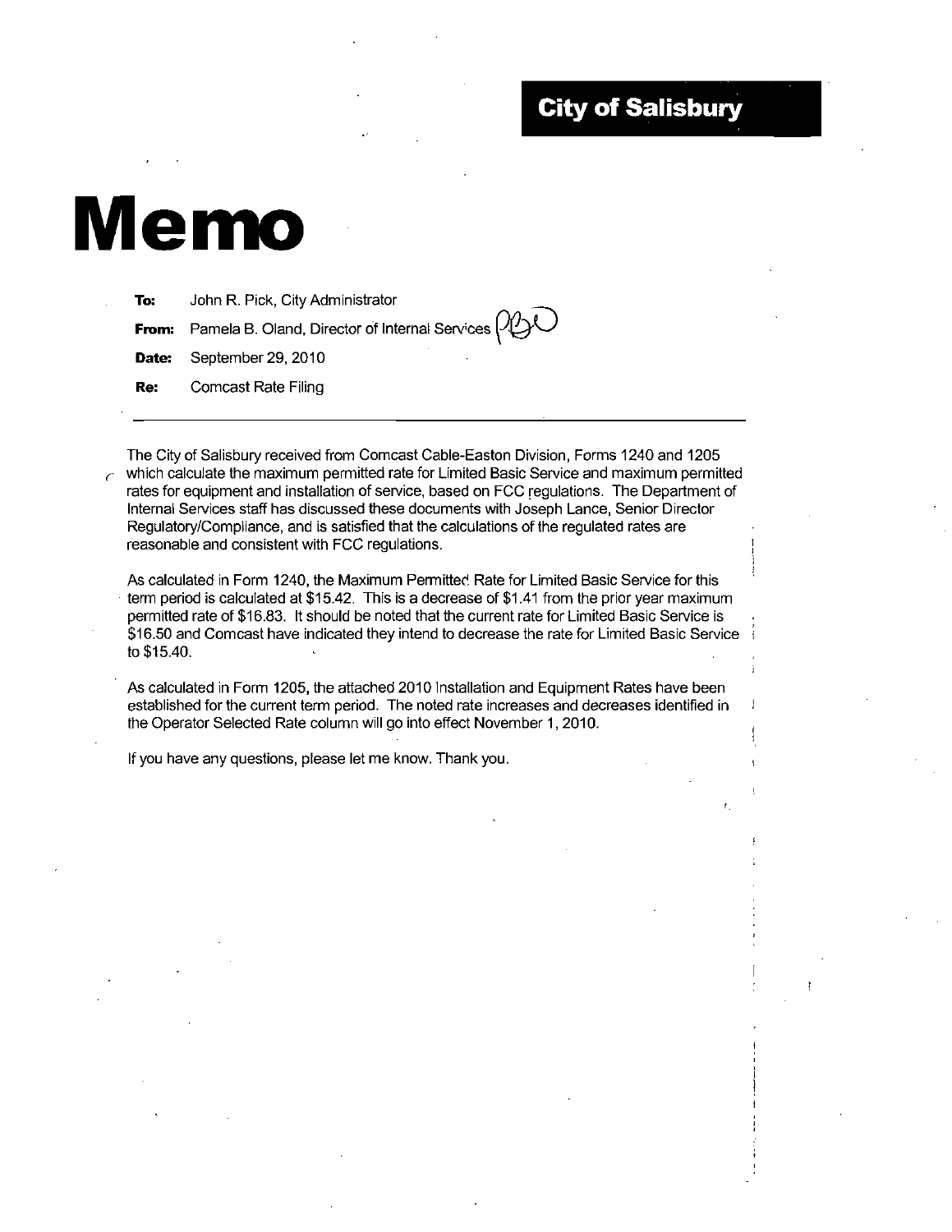

## NOTICE OF PUBLIC HEARING

The City of Salisbury has received FCC Form <sup>1240</sup> and Form <sup>1205</sup> from Comcast of Delmarva, Inc., which determine the maximum permitted rates of regulated cable equipment and installation for the City of Salisbury. These forms are available for public review in the Department of Internal Services-Procurement Division, Room 104, in the Government Office Building, 125 North Division St., Salisbury, MD 21801 and on the City's website-www.ci.salisbury.md.us. MARYLAND<br>
MOTICE OF PUBLIC HEARING<br>
The City of Salisbury has received FCC Form 1240 and Form<br>
of Delmarva, Inc., which determine the maximum permitted<br>
equipment and installation for the City of Salisbury. These<br>
public r MARYLAND<br>
MARYLAND<br>
DIRECTOR PUBLIC HEARING<br>
The City of Salisbury has received FCC Form 1240 and Form 1205 f<br>
of Delmarva, Inc., which determine the maximum permitted rates of i<br>
equipment and installation for the City of

All interested parties may submit comments, in writing, to Pamela B. Oland, Director of Internal Services, by 4:30 p.m. on Friday, October 1, 2010. A Public Hearing regarding this filing will be held at the City Council Meeting on Monday, October  $11, 2010$  at  $6:00$  p.m.

Pamela B. Oland Director of Internal Services Pamela B.<br>Director of<br>9/20/2010

#####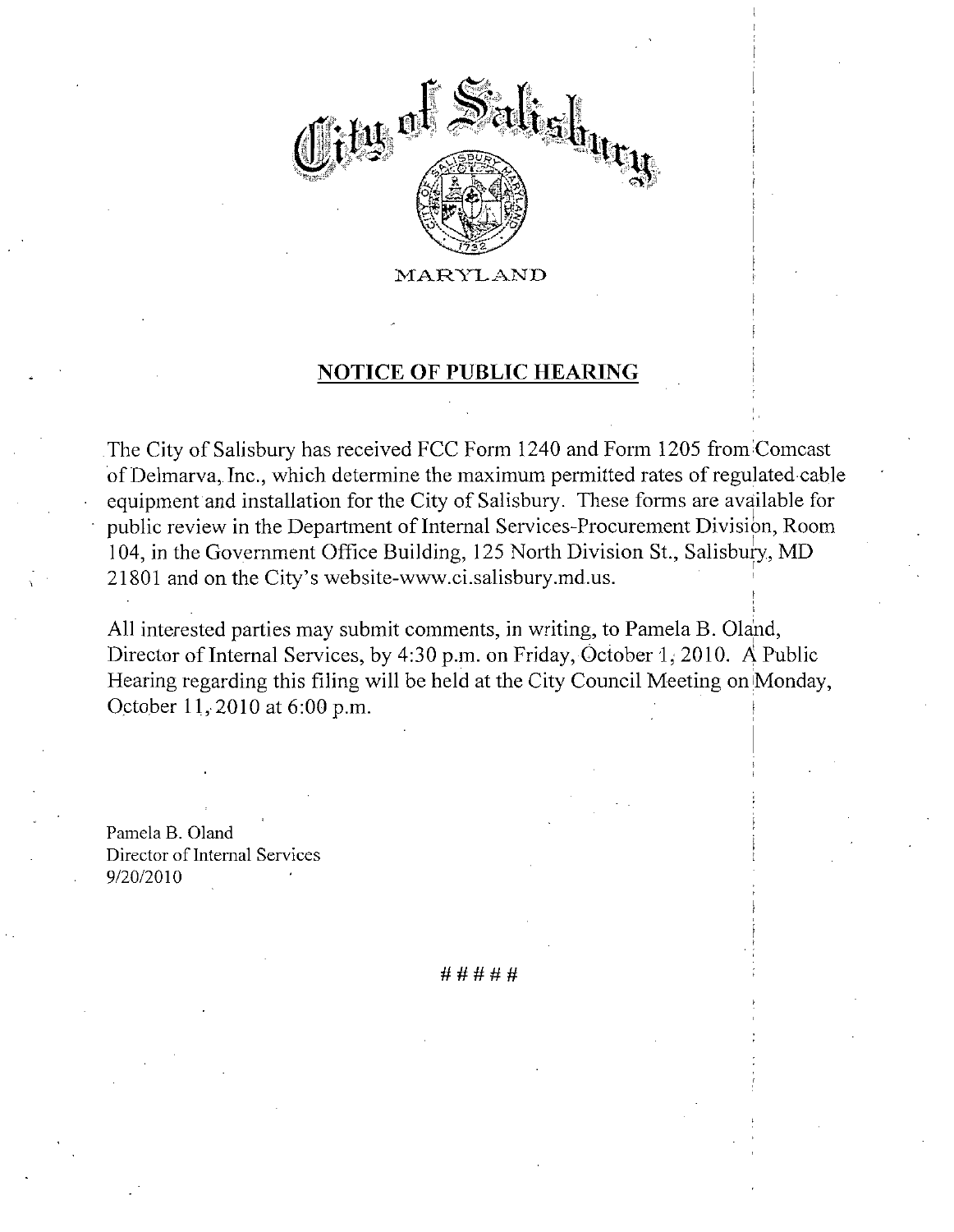# Comcast Cable Communications 2010 FCC Form 1240 Summary of Maximum Permitted Rate Exhibit II

i

### Franchise: City of Salisbury MD 0013

|        | Maximum Permitted Rate from Form 1240, Line 19 | \$<br>15.42  |
|--------|------------------------------------------------|--------------|
|        | Adjusted Maximum Permitted Rate                | \$<br>15.42  |
|        | <b>Current Basic Rate</b>                      | \$<br>16.50  |
|        | Over / (Under) Basic Rate                      | \$<br>1.08   |
|        | <b>Operator Selected Rate</b>                  | \$<br>15.40  |
| $\sim$ | <b>Current Basic Rate</b>                      | \$<br>16.50  |
|        | OSR v. Current Rate - Over / (Under)           | \$<br>(1.10) |
|        |                                                |              |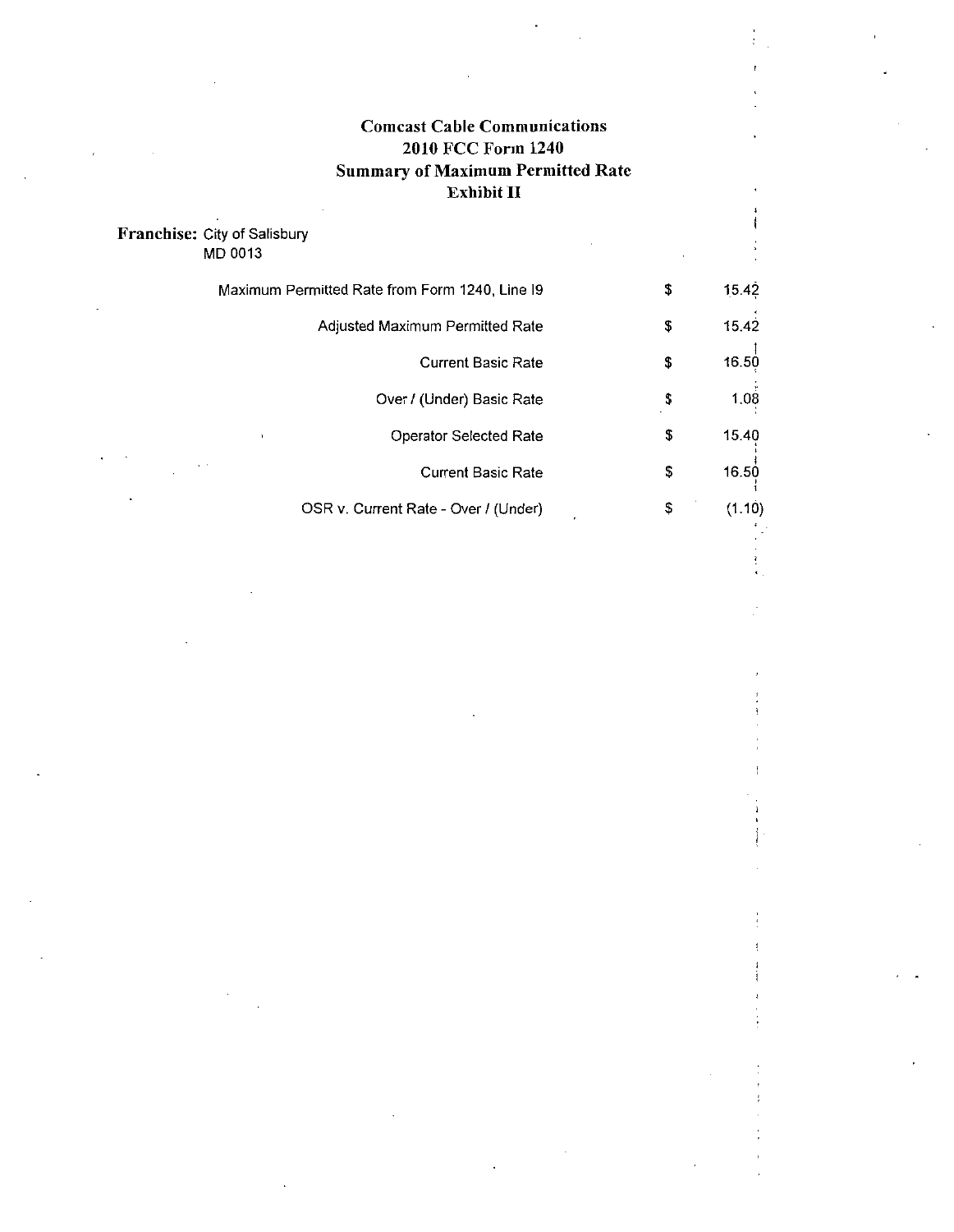| <b>TYPE OF SERVICE</b>                                                                                                                                                                  | <b>MAXIMUM</b><br><b>PERMITTED</b><br><b>RATE</b> (Current)                                                                                                                                                                                                                                                         | SI YANKI MARKATASHA YA MATA<br><b>MAXIMUM</b><br>PERMITTED<br>RATE (New) | <b>OPERATOR</b><br><b>SELECTED</b><br><b>RATE</b> | <b>CURRENT</b><br><b>RATES</b>  |
|-----------------------------------------------------------------------------------------------------------------------------------------------------------------------------------------|---------------------------------------------------------------------------------------------------------------------------------------------------------------------------------------------------------------------------------------------------------------------------------------------------------------------|--------------------------------------------------------------------------|---------------------------------------------------|---------------------------------|
| Hourly Service Charge Product Sing Construction of                                                                                                                                      | $\frac{1}{2}$ $\frac{1}{2}$ $\frac{1}{2}$ $\frac{1}{2}$ $\frac{1}{2}$ $\frac{1}{2}$ $\frac{1}{2}$ $\frac{1}{2}$ $\frac{1}{2}$ $\frac{1}{2}$ $\frac{1}{2}$ $\frac{1}{2}$ $\frac{1}{2}$ $\frac{1}{2}$ $\frac{1}{2}$ $\frac{1}{2}$ $\frac{1}{2}$ $\frac{1}{2}$ $\frac{1}{2}$ $\frac{1}{2}$ $\frac{1}{2}$ $\frac{1}{2}$ | $\frac{1}{3}$ : :::::: 31.90                                             | \$31.75                                           | $\mathbf{\mathcal{S}}$<br>33.00 |
| Installation-Unwired Home (within 125 feet)                                                                                                                                             | ి : పాటు 46.59.                                                                                                                                                                                                                                                                                                     | <sup>起</sup> 行 返 42.91。                                                  | 42.75                                             | 46.00                           |
| Installation-Prewired Home (within 125 feet)                                                                                                                                            | 李真宗 // 唐32.964                                                                                                                                                                                                                                                                                                      | 14 14 22 29:57                                                           | 29.50                                             | 32.00                           |
| Installation Additional Outlet-Connect Initial Cite is the C                                                                                                                            | (45) 오늘동17.87. 대표로 15.74월                                                                                                                                                                                                                                                                                           |                                                                          | 15.50<br>lt e                                     | 17.75                           |
| Installation Additional Outlet-Connect Separate                                                                                                                                         | [공소, 28.75] [須吾, 25.911                                                                                                                                                                                                                                                                                             |                                                                          | $25.75 -$                                         | 28.00                           |
| Other Installation-Relocate Outlet-Initial and ASS is a soil                                                                                                                            | 燃油近千橋松(湖 <b>N/A</b> 線 40.01 1008 <b>15.28</b> )                                                                                                                                                                                                                                                                     |                                                                          | 15.25                                             | · N/A                           |
| Other Installation-Relocate Outlet-Separate: 1865, 2019                                                                                                                                 | 航空转换系统21.11排                                                                                                                                                                                                                                                                                                        | 22.70 بھائے جاتا                                                         | 22.50                                             | 21.00                           |
| Other Installation-Upgrade (non-addressable) A 32 to                                                                                                                                    | $\mathbb{E}[\mathbb{E}[\mathcal{N}_{\text{tot}}] \mathbb{E}[\mathcal{N}_{\text{tot}}] = 16.584] \mathbb{E}[\mathbb{E}[\mathcal{N}_{\text{tot}}] \mathbb{E}[\mathcal{N}_{\text{tot}}] = 16.13^{\circ}$                                                                                                               |                                                                          | 16.00                                             | 16.00                           |
| Other Installation-Downgrade (non-addressable) Freezen                                                                                                                                  |                                                                                                                                                                                                                                                                                                                     |                                                                          | 12.00                                             | 10.00                           |
| Other Installation-Upgrade/Downgrade (addressable)                                                                                                                                      | TARK AND REPORT OF THE CONTROL OF A                                                                                                                                                                                                                                                                                 |                                                                          | 1.99                                              | 1.99 <sup>°</sup><br>A.         |
| Connect VCR-Connect initial and the second state of the                                                                                                                                 | 网络燃烧醋酸钠 0.08 NSW                                                                                                                                                                                                                                                                                                    | 8.29.                                                                    | 8.00                                              | 10.00                           |
| Connect VCR-Connect Separate World in the Second                                                                                                                                        | <b>情急感 (頭16.76)</b>                                                                                                                                                                                                                                                                                                 | <b>MANUEL 16:16</b>                                                      | 16.00                                             | 16.00                           |
| Remote Control (All Units)紅尾尾頭綱肥綠一部地                                                                                                                                                    | ila.23박 . Mid.23 0.28월 41 ~ 11 0.23 :                                                                                                                                                                                                                                                                               |                                                                          | 0.20                                              | 0.25                            |
| Converter Box (Basic Service Only) Safety Street, The of                                                                                                                                | <b>《法解》、《《阳》 《於》 (6.95)</b>                                                                                                                                                                                                                                                                                         |                                                                          | 0.95                                              | 1.10                            |
| Converter Box (All Others Excluding HD) and the finite line                                                                                                                             | <b>Garriers 1988 3.24.</b>                                                                                                                                                                                                                                                                                          | $31 - 12.76$                                                             | 2.75                                              | 3.20                            |
| Converter Box (HD & HDDVR)                                                                                                                                                              | . "海州新闻现在9.28" [孟 李叔) 8:02                                                                                                                                                                                                                                                                                          |                                                                          | 8.00                                              | 7.50                            |
| Converter Box (DTA):海绵小头或跨膜的影响半视图                                                                                                                                                       | $\mathbb{K}$ , as $\mathbb{N}$ and $\mathbb{N}$ and $\mathbb{N}$ $\mathbb{N}$ and $\mathbb{N}$ $\mathbb{N}$ and $\mathbb{N}$ and $\mathbb{N}$                                                                                                                                                                       |                                                                          | $-1.70$                                           | N/A<br>۰.,                      |
|                                                                                                                                                                                         | AYA MASA A SHEAL 1776                                                                                                                                                                                                                                                                                               | 建議  第二、『1.51』                                                            | 1.50                                              | 1.75                            |
| Customer Trouble Call 高麗高麗社 流態拳話な話表題                                                                                                                                                    | al application (30.13)                                                                                                                                                                                                                                                                                              | 翻訳#所 28.667                                                              | 28.50                                             | 30.00                           |
| Activate Pre-Existing Outlet-Initial® - Showhele the State                                                                                                                              | G-RESECTED N/A BANK 38.76                                                                                                                                                                                                                                                                                           |                                                                          | 8.75                                              | .10,00                          |
| Activate Pre-Existing Outlet-Separate & 家族學學家及及電子課程學系法法每10.17<br>$\sim$ $\gamma$ was the contract in statistical depend on the hourly service charge times actual time spent $\alpha$ . |                                                                                                                                                                                                                                                                                                                     | 西瀛 第17.08                                                                | 15.00                                             | 10.00                           |

 $\ddagger$ 

 $\frac{1}{2}$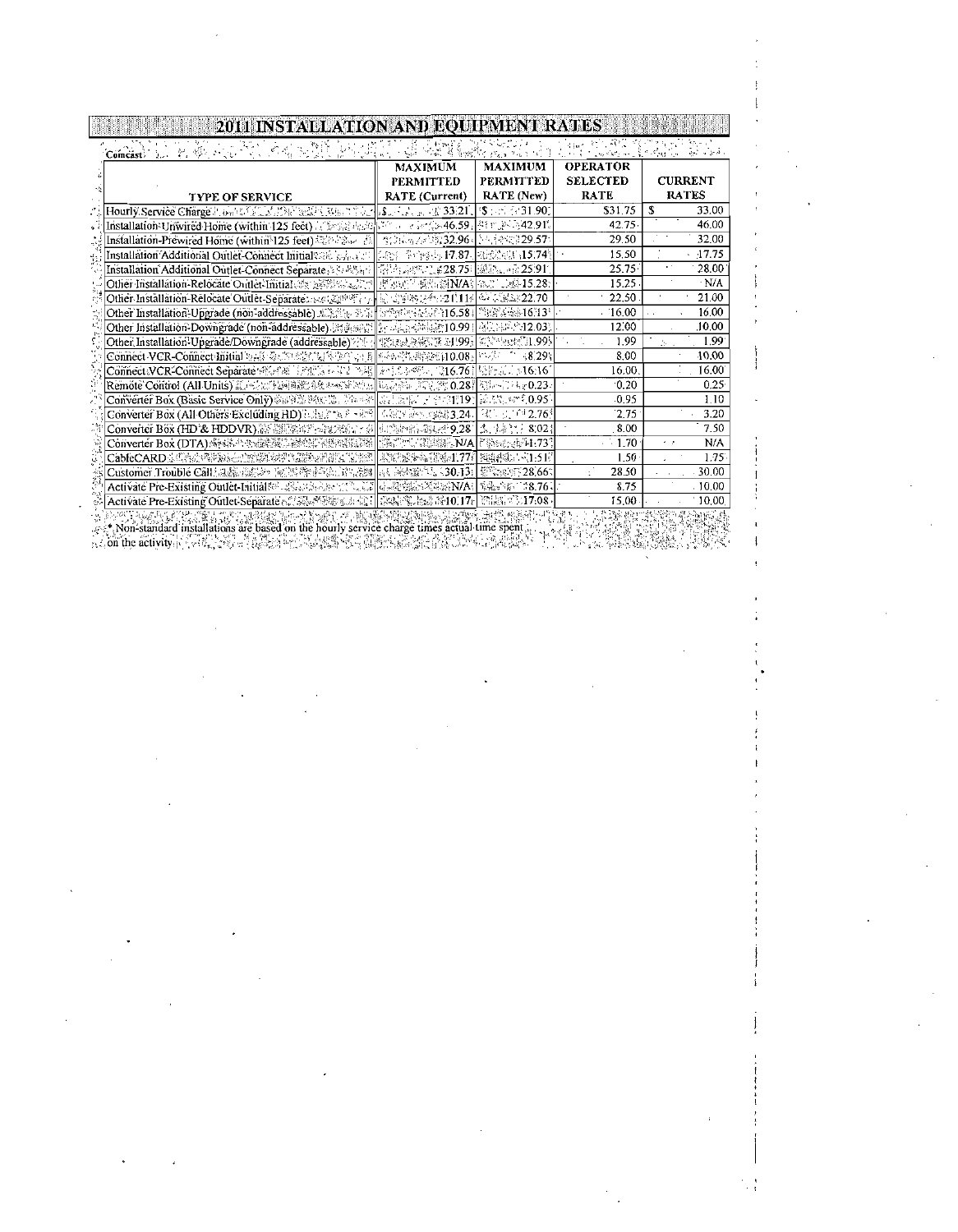### CITY OF SALISBURY NOTICE OF PUBLIC HEARING

The City of Salisbury has received FCC Form 1240 and Form 1205 from Com-<br>cast of Delmarva, Inc., which determine the maximum permitted rates of regu lated cable equipment and installation for<br>the City of Salisbury. These forms are available for public review in the Depart ment of Internal Services Procurement Division Room 104 in the Government Office Building 125 North Division SL Then of memal Services-Procentent<br>Division, Room 104, in the Government<br>Office Building, 125 North Division St.,<br>Salisbury, MD 21801 and on the City's<br>website-www.cl.salisbury.md.us. available for public review in the Department<br>ment of Internal Services-Procurement<br>Division, Room 104, in the Government<br>Office Building, 125 North Division St.,<br>Salisbury, MD 21801 and on the City's<br>website-www.ci.salisb

ments in writing to Pamela B Oland Di All interested parties may submit comments, in writing to Pamela B. Oland, Director of Internal Services, by 4:30 p.m.<br>on Friday, October 1, 2010. A Public Hearing regarding this filing will be held<br>at the City Council Mee

Pamela B. Oland, Director of Interna Services

|<br>|<br>| |<br>| |<br>|<br>|<br>|<br>|

**レスト 食** 

mbs, 9/22, '10.

 $\bar{\phantom{a}}$